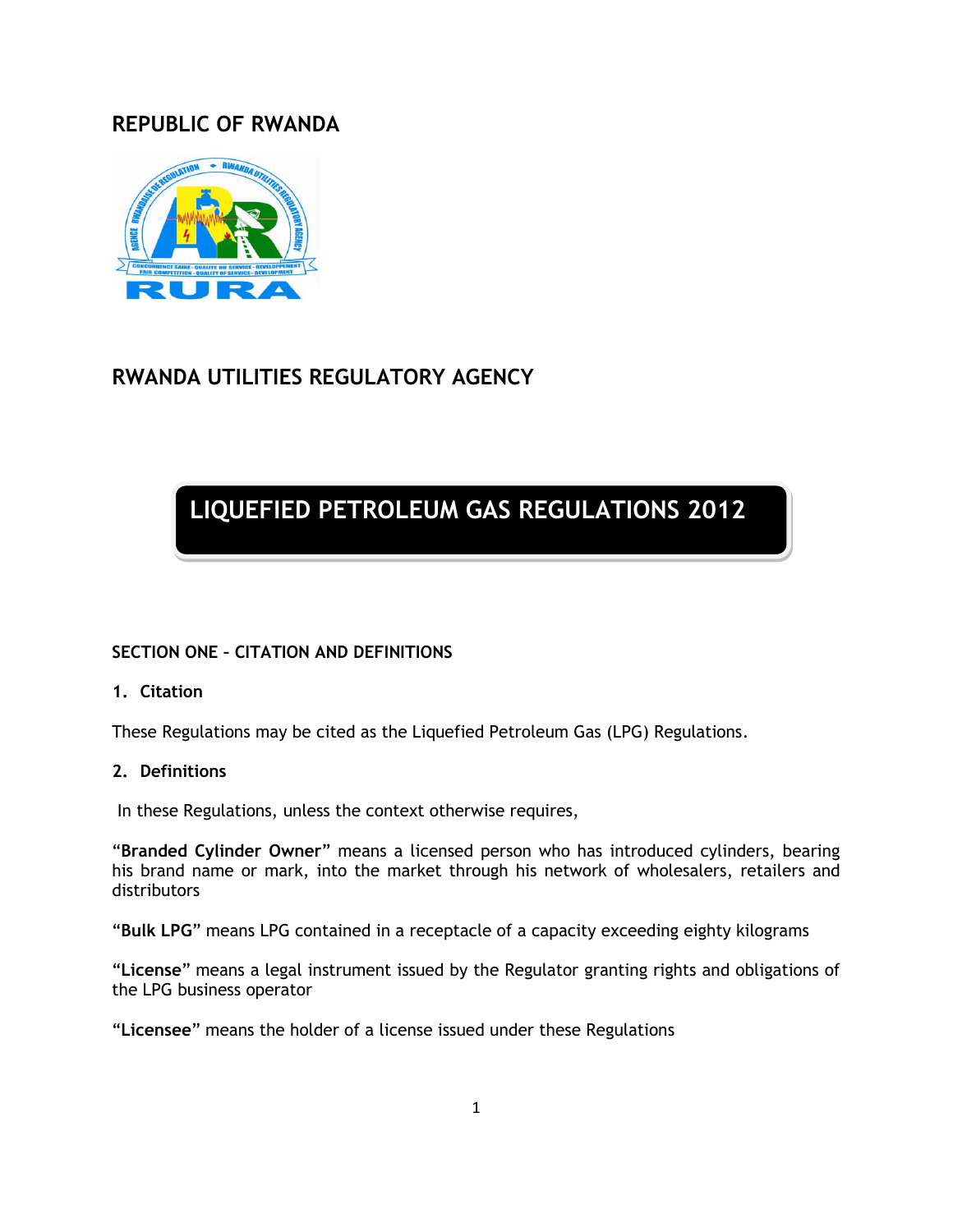"**Liquefied Petroleum Gas**" means commercial propane, commercial butane or mixture thereof as specified in the RS 580.

"**LPG**" means liquefied petroleum gas

"**LPG Storage** "means the storing of LPG in premises consisting of one or more tanks in transit for sale or consumer use

"**Minister**" and "Ministry" mean respectively the Minister and the Ministry of Trade and Industry

"**Permit**" means an instrument issued by the Regulator granting rights to perform specific LPG business operations

"**Premises**" includes any installation on land or vehicle storing LPG

"**Retail in LPG**" means a form of distribution of LPG by which the LPG is customarily sold to consumers other than for the purpose of resale.

"**Regulatory Authority**" means the Rwanda Utilities Regulatory Agency

"**Rwanda Bureau of Standards**" means the national institution in charge of standards development as established by Law No 43/2006

"**RS**" means Rwanda Standard which is the specification or code of practice declared by the Rwanda Bureau of Standards

"**Standard LPG Cylinder**" means an LPG cylinder whose characteristics are consistent with the RS 401:2009

"**Unified Valve**" means the valve specified in the RS 578

"**Wholesale Trade**" means a form of distribution of LPG by which LPG is customarily sold for the purpose of resale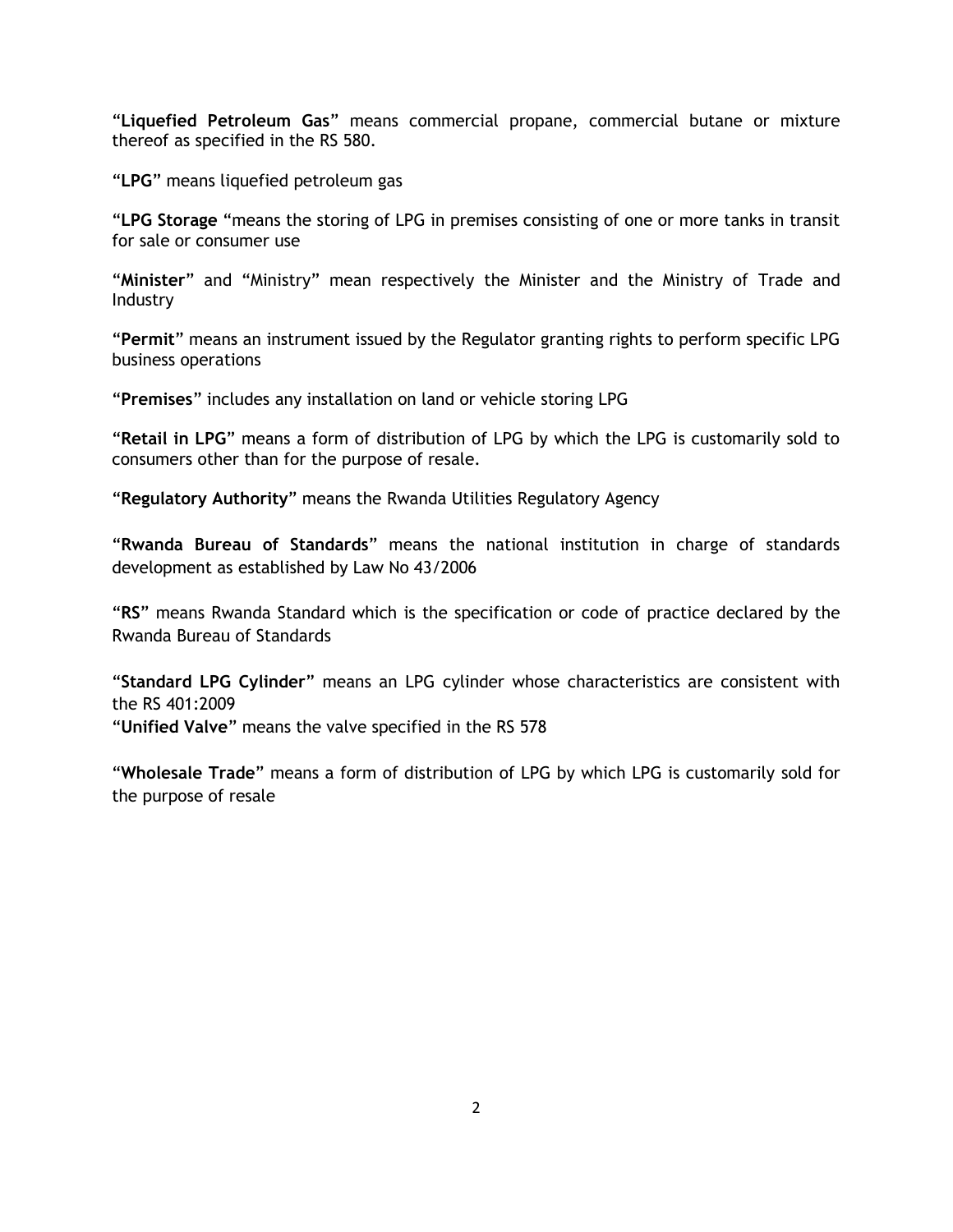#### **SECTION TWO – LICENSES FOR LPG BUSINESS**

#### **3. License for LPG business**

(1) No person shall conduct a business of importation, transportation, processing, supply, storage, distribution, wholesale and retail sale and sale to industrial consumers of LPG and related activities except under and in accordance with the terms and conditions of license granted by the Regulatory Authority under these Regulations.

(2) Any person who contravenes paragraph (1) commits an offence and shall on conviction be liable to a fine not exceeding Rwanda Francs One million (Rwf 1,000,000).

(3) A person desirous of obtaining or renewing a license under these regulations shall make an application to the Regulatory Authority in the manner prescribed by these regulations by filling LPG Form 1 prescribed in the Schedule I to these Regulations.

The Application fee for any type of License is Rwanda Francs Thirty Five thousand (Rwf 35,000).

(4) An application for renewal of license shall be made at least 2 months before the date of expiry of the current license in the manner prescribed by sub-section (3) of these Regulations.

(5) The Regulatory Authority shall approve or decline an application for grant of license within thirty days of application. Where application is declined, the reasons shall also be given to the applicant in writing.

(6) The license granted under paragraph (4) shall be in form "LPG Form 2" prescribed in the Schedule.

(7) A license under these Regulations shall be valid for a period not exceeding 1 year in the case of importation, wholesale, retail and transportation, and not exceeding 2 years in case of construction of LPG storage and filling facilities.

3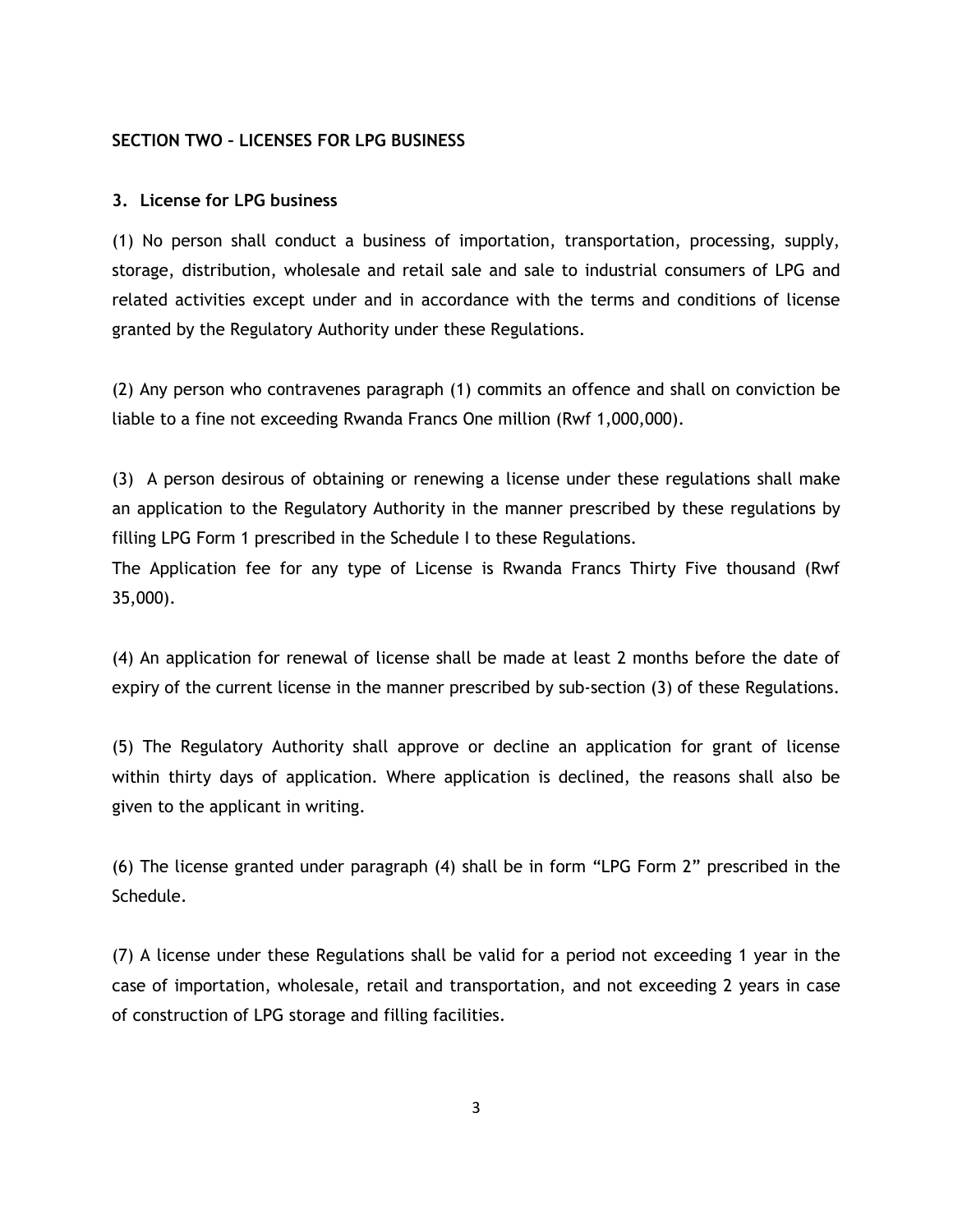(8) Each type of LPG license shall be issued subject to such terms and conditions as the Regulatory Authority shall specify, which shall include but not limited submission of the following-

- a. Proof of Certificate of business registration
- b. Proof of premises ownership
- c. LPG supply agreement with a licensed importer or wholesaler
- d. Other conditions as shall be listed in LPG Form 1

(9) The Regulatory Authority may suspend or revoke a license where the license contravenes the terms and conditions of issue.

#### **4. Powers of Inspection**

(1) The Regulatory Authority or any person acting on its behalf may inspect any vehicle, premises, facility or installation suspected of being engaged in the business of importation, transportation, processing, supply, storage, distribution, wholesale and retail sale of LPG for the purpose of ascertaining whether the provisions of these Regulations are being observed, and, in the case of contravention, may give such directions to the owner, occupier, driver or person in charge of such vehicle, premises, facility or installation as it considers necessary.

(2) Where the Regulatory Authority calls upon a licensee, by a notice in writing, to execute any repairs to the licensed premises, which may, in the opinion of the Regulatory Authority, be necessary the licensee shall execute the repairs within such period as may be fixed by the notice. The Licensee will have the right to address, within five working days counted from the day the notice is received by the Licensee, its concerns regarding the time fixed by the Regulatory Authority and the latter will analyze the relevance and take necessary decision.

(3) A person who resists, hinders or obstructs the Regulatory Authority or any person acting on its behalf in the course of his duty under the provisions of paragraph (1) commits an offence and shall, on conviction, be liable to a fine not exceeding Rwanda Francs One million (Rwf 1,000,000) for each day or part thereof that the obstruction occurs.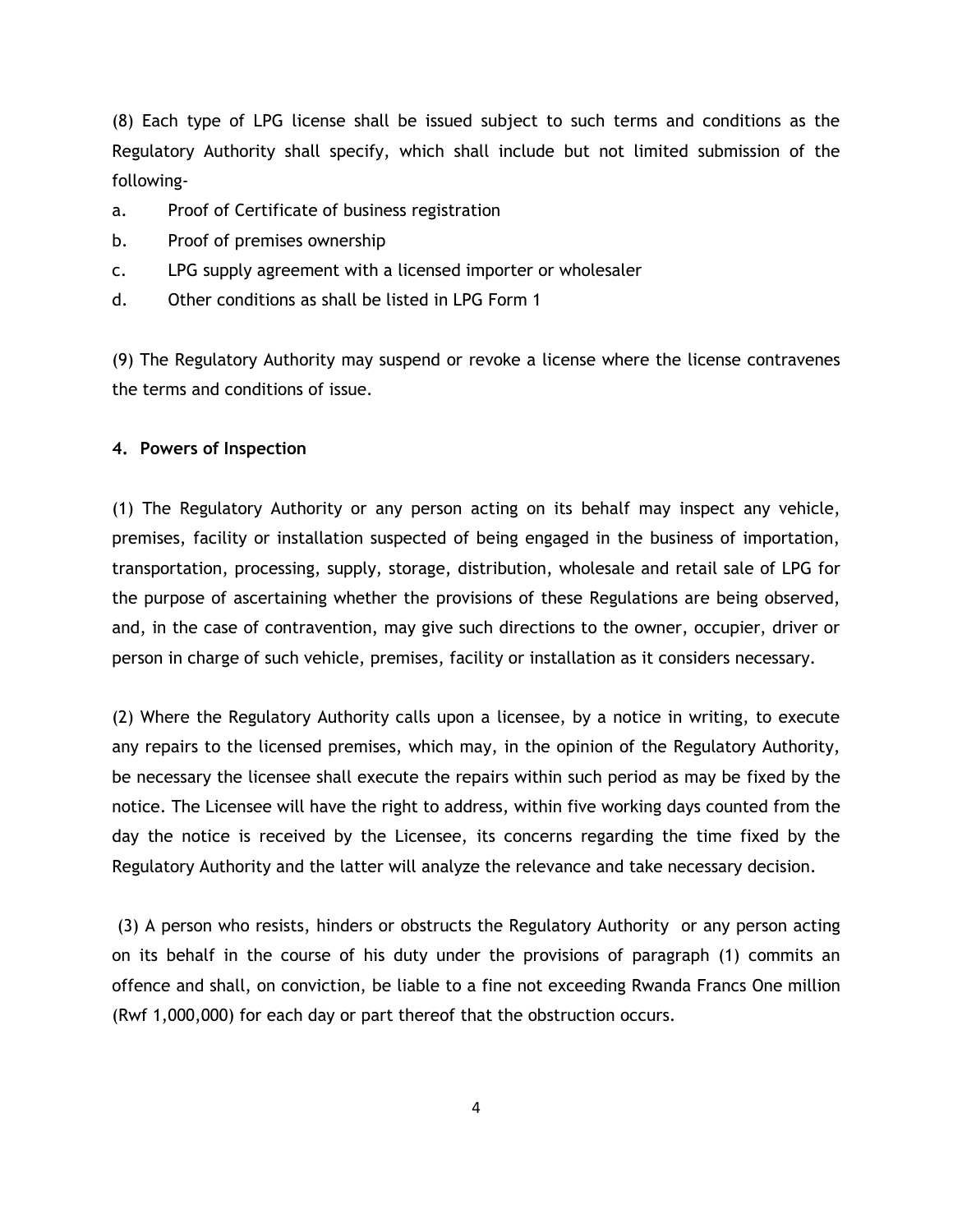(4) A person who refuses to obey any order lawfully given under the provisions of paragraphs (1) and (2) commits an offence and shall be liable, on conviction, to pay a fine not exceeding Rwanda Francs One million (Rwf 1,000,000) for each day or part thereof that the offence continues.

(5) In any case where the person who contravenes the provisions of paragraphs (1) and (2) is licensed under these Regulations, the Regulatory Authority may suspend or revoke his license.

#### **5. Reporting of Accidents and Fires**

 (1) Any accident involving LPG or the transportation of LPG which causes injury to employees, property damage, or injury to other persons or an accidental release of LPG and any fire in which LPG is directly or indirectly involved shall be reported by a licensee in writing to the Regulatory Authority as soon as possible but not later than 48 hours.

(2) A person who contravenes the provisions of paragraph (1) commits an offence and shall be liable, on conviction, to pay a fine not exceeding Rwanda Francs two hundred thousand (Rwf 200,000) for each day or part thereof that the offence continues.

(3) In any case where the person who contravenes the provisions of paragraph (1) is licensed under these Regulations, the Regulatory Authority may suspend or revoke his license.

#### **6. Saving in Case of armed forces**

Nothing in these Regulations shall apply to LPG imported, exported, kept, stored or transported by the armed forces or specialized departments of the Government of Rwanda as long as these operations are directly linked with the Rwanda national security. The above mentioned specialized departments should seek authorization from the Ministry of Trade and Industry and the Ministry having energy in its portfolio.

However, armed forces or other specialized departments should comply with RS 575—2 as regards LPG transportation in order to care for public safety.

5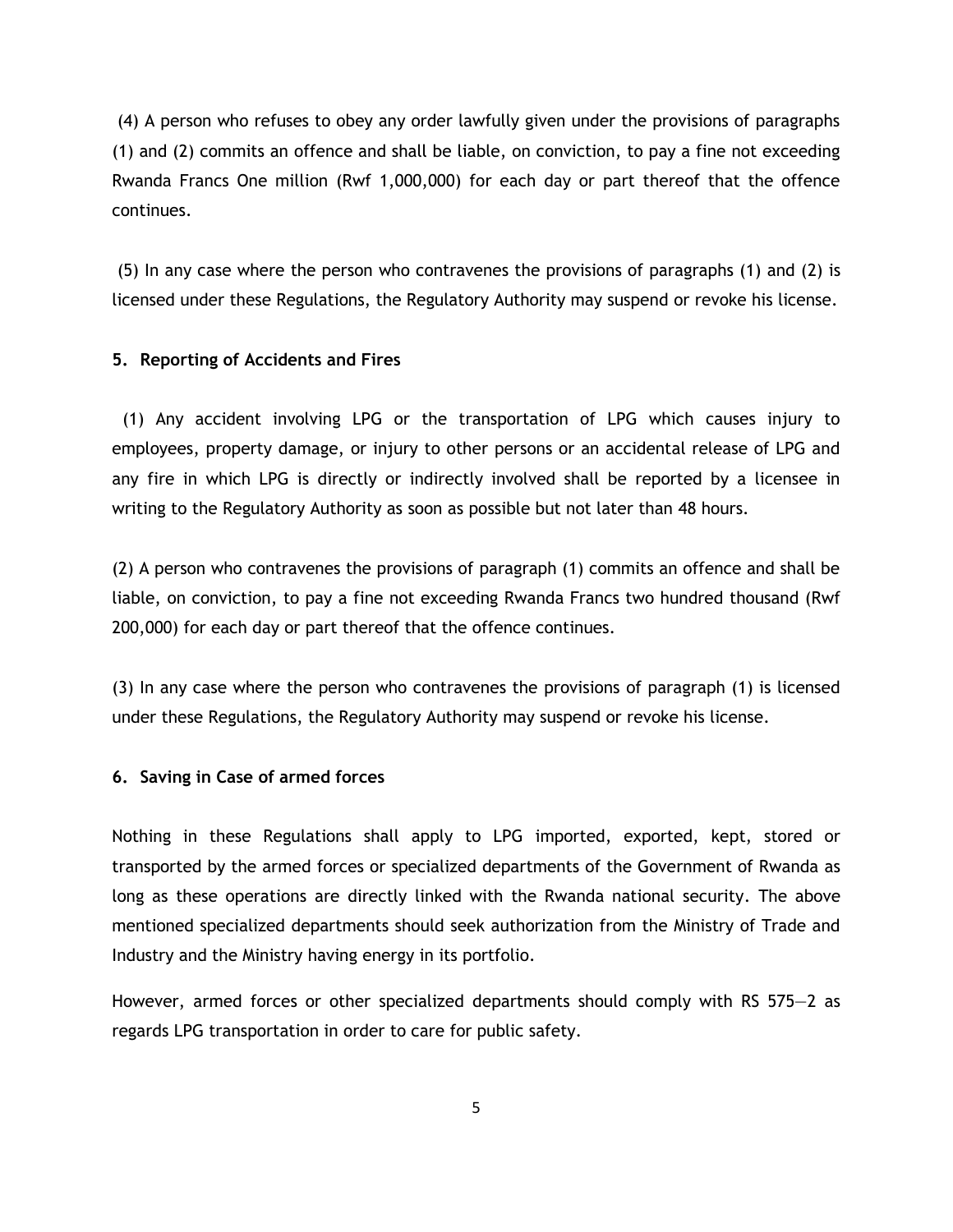## **SECTION THREE – IMPORTATION OF LPG**

#### **7. License to Import LPG**

(1) A person shall not conduct a business of importation of LPG into Rwanda except under and in accordance with the terms and conditions of a valid license issued by the Regulatory Authority.

(2) A person desirous of obtaining a license under this part shall make an application to the Regulatory Authority in the Form LPG No.1 and such application shall be accompanied by a declaration to adhere and conform to the specifications contained in Rwanda Standards;

(3) A license to import LPG shall be in the Form LPG No.2. The LPG Importation License fee will be Rwanda Francs Five Hundred Thousand (Rwf 500,000).

(4) No person shall import LPG into Rwanda unless the vehicle used meets the requirements of RS 573 and RS 579 and where no national standard exists, the relevant international standards approved by the Rwanda Bureau of Standards.

(5) A person who contravenes paragraphs (2) and (4) commits an offence and shall, on conviction, be liable to a fine not exceeding Rwanda Francs One million (Rwf 1,000,000).

(6) In any case where the person who contravenes the provisions of paragraphs (2) and (4) is licensed under these Regulations; the Regulatory Authority may suspend or revoke his license.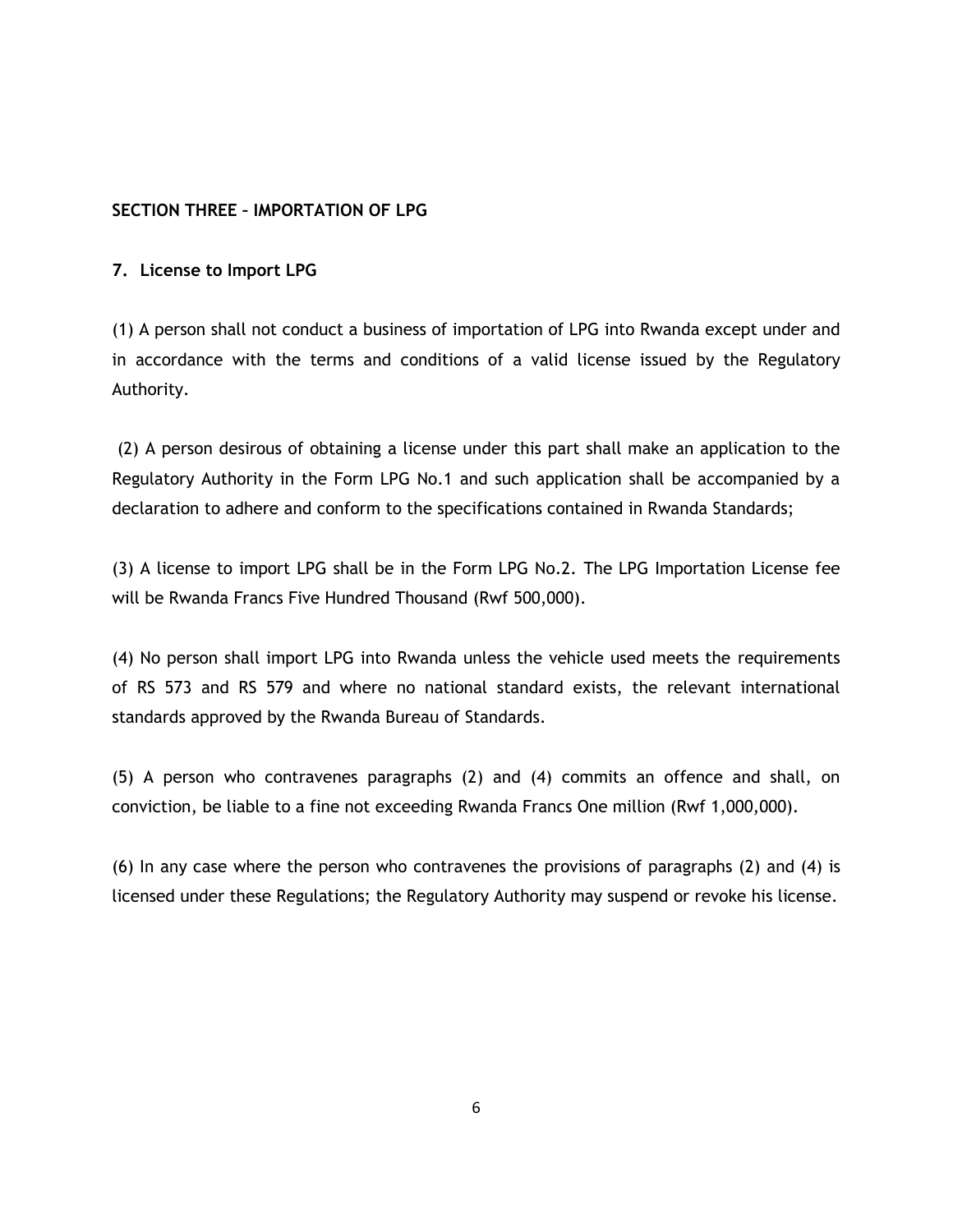#### **SECTION FOUR: BULK LPG STORAGE.**

#### **8. License for Bulk Storage**

- (1) A person shall not operate a bulk LPG storage facility except in accordance with the terms and conditions of a valid license for bulk LPG storage issued by the Regulatory Authority.
- (2) A license shall not be necessary for bulk storage of LPG for non-commercial use in quantities not exceeding eighty kilograms provided that such bulk LPG storage shall be contained in secure cylinders that conform to RS 569 on Refillable welded steel gas cylinders and RS 575—3 & RS 575—4 on Handling, Storage and Distribution of LPG in Domestic, Commercial and Industrial Installations.
- (3) A licensee shall not conduct a business of bulk LPG storage in any building constructed of inflammable material.
- (4) A licensee shall not offer hospitality, release or otherwise part with possession of bulk LPG to a person unless such person has a valid bulk storage license or an official permission from the Ministry having internal security in its portfolio.
- (5) A person desirous of obtaining a license for bulk LPG storage shall make an application to the Regulatory Authority in Form LPG No.1 accompanied by :
	- a. An Environmental Impact Assessment Certificate issued by RDB
	- b. Proof that the facility complies with the Building Codes of Rwanda
	- c. A copy of approved drawings in accordance with the local authorities requirements with specifications and plans indicating :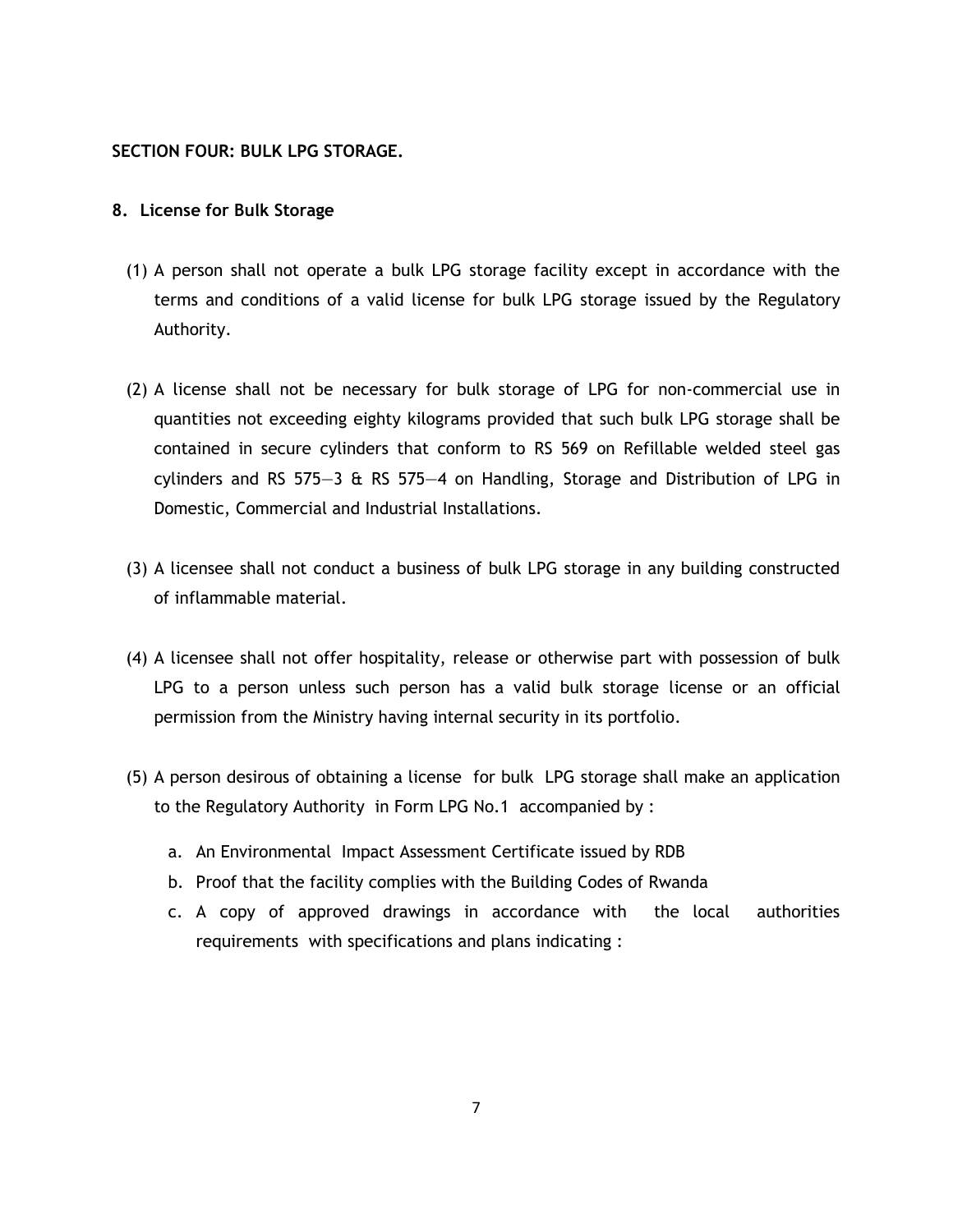- i. The facility to be licensed, giving particulars of the materials and construction
- ii. The position of the facility in relation to adjoining property including distances from neighboring buildings
- iii. The position and capacity of all tanks, storage sheds, filling plant, the position of all buildings, structures or other works within the installation in which LPG is to be stored
- iv. All lighting arrangements including the position of electric cables, switches, and fuse boxes, draining system, water connections, fire hydrants and firefighting appliances, and any other precision that may be specified by the Regulatory Authority.
- (6) A licensee shall not alter the licensed facility or the method of bulk LPG storage shown in the license or specifications and plan submitted without prior approval by the Regulatory Authority.

 (7) A license for bulk storage of LPG shall be in the Form LPG No.2. The LPG Bulk Storage Operation License fee will be Rwanda Francs Five Hundred Thousand (Rwf 500,000).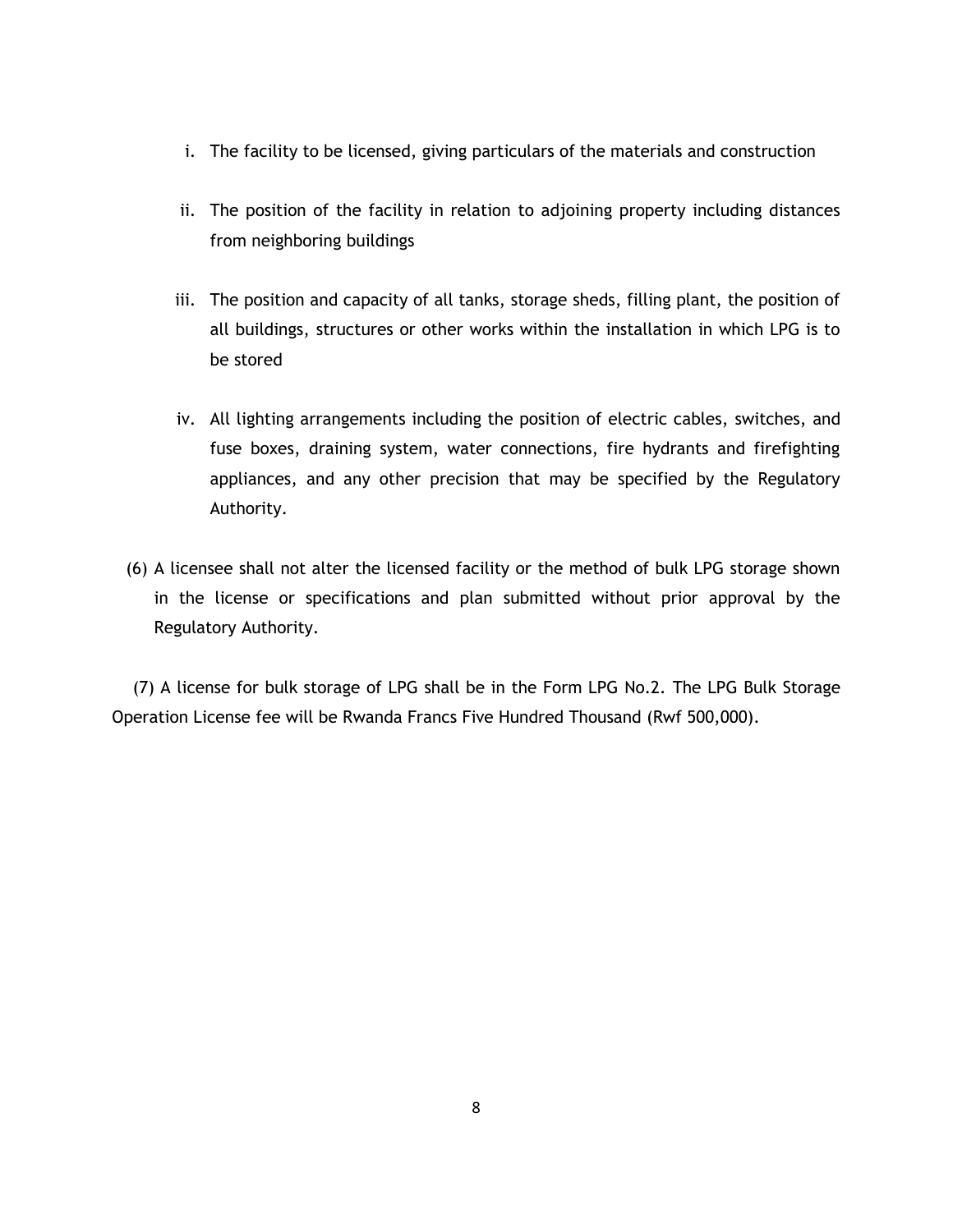#### **SECTION FIVE: LPG CYLINDER FILLING AND DISTRIBUTION**

#### **9. License for LPG Cylinder Filling**

- (1) A person shall not fill LPG into cylinders except in accordance with terms and conditions of a valid license issued for LPG Filling by the Regulatory Authority
- (2) A licensee shall at all times ensure that LPG is contained in a secure cylinder that conforms to RS 569, RS 570, RS 571, RS 572, RS 574 and RS 576.
- (3) The standard capacities of cylinders for filling with LPG shall be as specified in the RS 569 & RS 570 and the cylinders shall be fitted with unified valves
- (4) A person shall not with effect from the date of signature of these regulations import into Rwanda or manufacture an LPG cylinder that does not meet the standard capacities and fitted with unified valves.
- (5) The Regulatory Authority shall not allow any cylinder not in the categories specified in paragraph (2) to be filled with LPG after the date that will be agreed upon between the Regulatory Authority after consultation and consent of the Ministry having energy in its portfolio.
- (6) A person shall not alter the branding, deface, damage, repair or submit for maintenance an LPG cylinder without written authorization of the brand owner. On the other hand, any faulty or defective cylinder shall be returned back to the "cylinder brand owner".
- (7) A person conducting a business of wholesale trade in LPG in cylinders shall require a license for LPG Wholesale business and shall not buy or sell LPG in cylinders from an unlicensed person. The LPG Wholesale Trade License fee will be Rwanda Francs Two Hundred Seventy thousand (Rwf 270,000).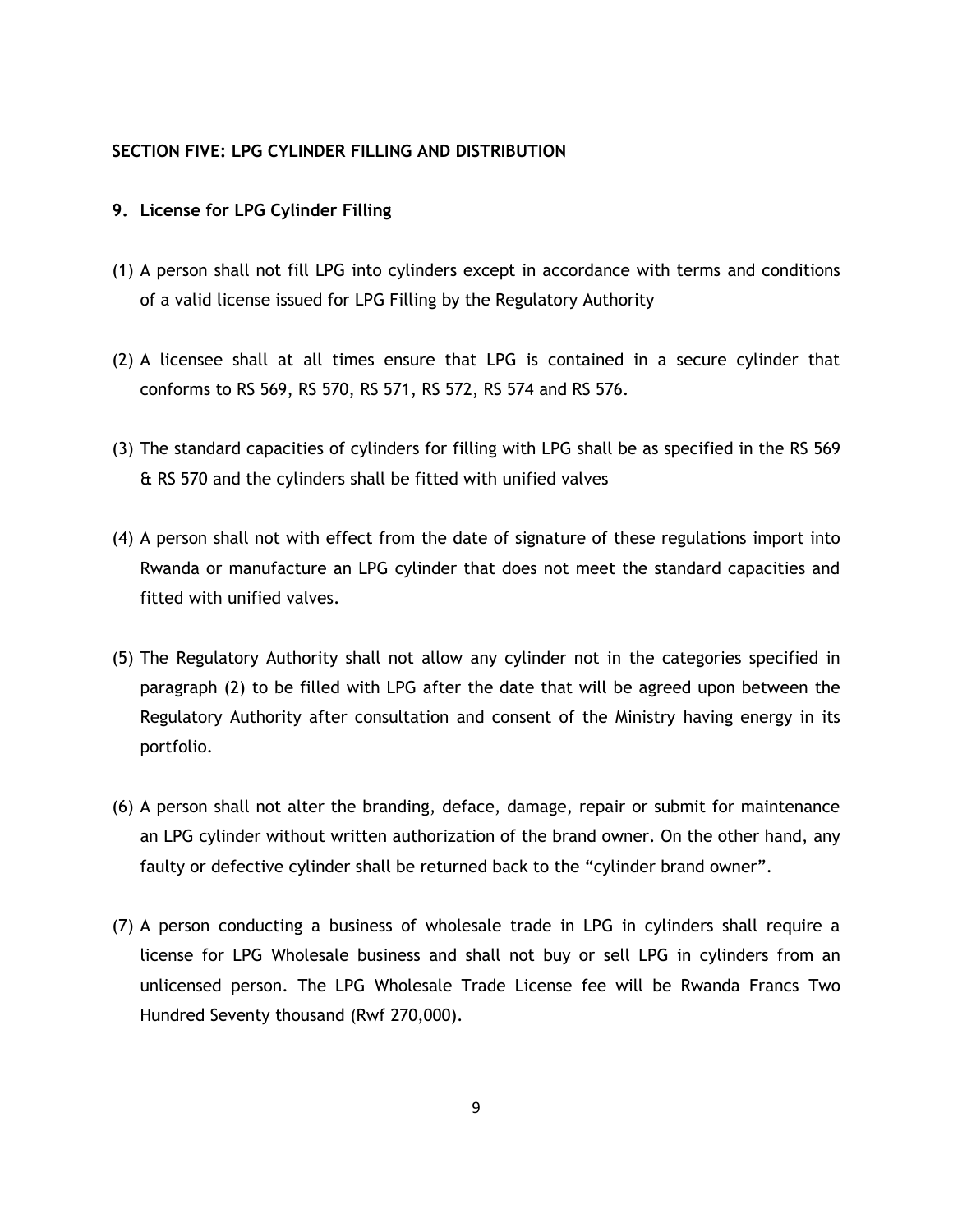- (8) A person shall not conduct a business of retail in LPG in cylinders except in accordance with terms and conditions of a valid license issue for LPG Retail by the Regulatory Authority.
- (9) Application for LPG Retail business shall be accompanied by :
	- a. A copy of approved drawings for the premises for appraisal by the Regulatory Authority
	- b. A copy of a valid supply agreement with a person licensed to undertake wholesale business in LPG
- (10) A person licensed to conduct a business of Retail in LPG in cylinders shall not purchase LPG in cylinders from an unlicensed person
- (11) A person dealing with LPG cylinders in a retail outlet shall not store the cylinders in a non-closed area
- (12) Every retailer selling LPG shall have a properly calibrated weighing machine for verification of the net contents of LPG cylinders
- (13) No Person shall be permitted to transport LPG filled in cylinders unless the person is licensed for LPG transportation and has an agreement with a licensed LPG supplier
- (14) The LPG Retail License fee will be Rwanda Francs Two hundred thousand (Rwf 200,000).
- (15) Disposal of LPG Cylinders shall conform to RS 577.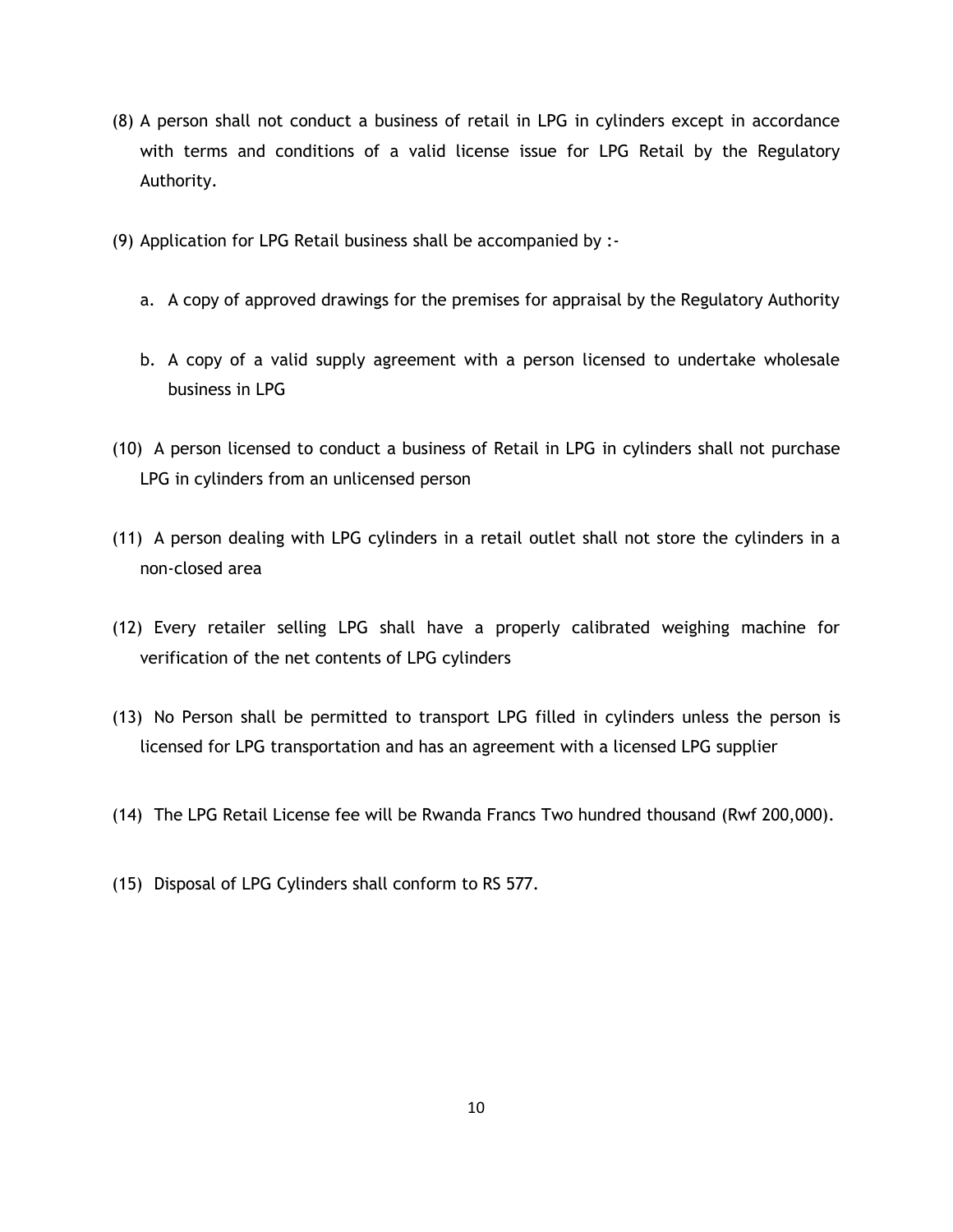#### **SECTION SIX: LPG TRANSPORTATION**

#### 10. **LPG Transportation License**

- (1) A person shall not transport LPG both in bulk and in cylinders, except in accordance with terms and conditions of valid LPG Transportation license issued by the Regulatory Authority.
- (2) The provision shall not apply to LPG in a private vehicle transported by a consumer in standard capacity cylinder not exceeding an aggregate quantity as specified in the RS 575- 1, or as may be determined by the Regulatory Authority, based on the quality and standard of equipment, infrastructure, safety risks and threats, etc
- (3) An application for LPG Transportation License shall be accompanied by :
	- a. A valid vehicle inspection report
	- b. A licensee shall not transport in his vehicle LPG from an unlicensed person, or load from an unlicensed storage, or offload from his vehicle to a person not licensed under these regulations
	- c. A person shall not drive a vehicle or engage a driver for the transporting LPG unless the driver ;
		- i. Has valid driving license
		- ii. In case of a bulk LPG transportation vehicles he has driven that class of vehicle for a minimum of three years, and for LPG in cylinders has driven that class of vehicle for a minimum of two years
	- iii. Is certified in accordance with Section Eight of these regulations
	- iv. Has attended a prescribed basic training course providing appropriate knowledge of LPG, defensive driving and emergency preparedness
	- v. Is of optimal health and fitness.
- (4) The LPG Transportation and Distribution License fee will be Rwanda Francs Three and Fifty Thousand (Rwf 350,000). For the Transportation License or Distribution operations alone, the License fee will be Rwanda Francs Two Hundred Thousand (Rwf 200,000).
- (5) A special license should be granted to the operator involved in more than one LPG operations (Importation, Bulk Storage, Transportation, Distribution, Wholesale and Retail), the License fee will be Rwanda Francs One million (Rwf 1,000,000).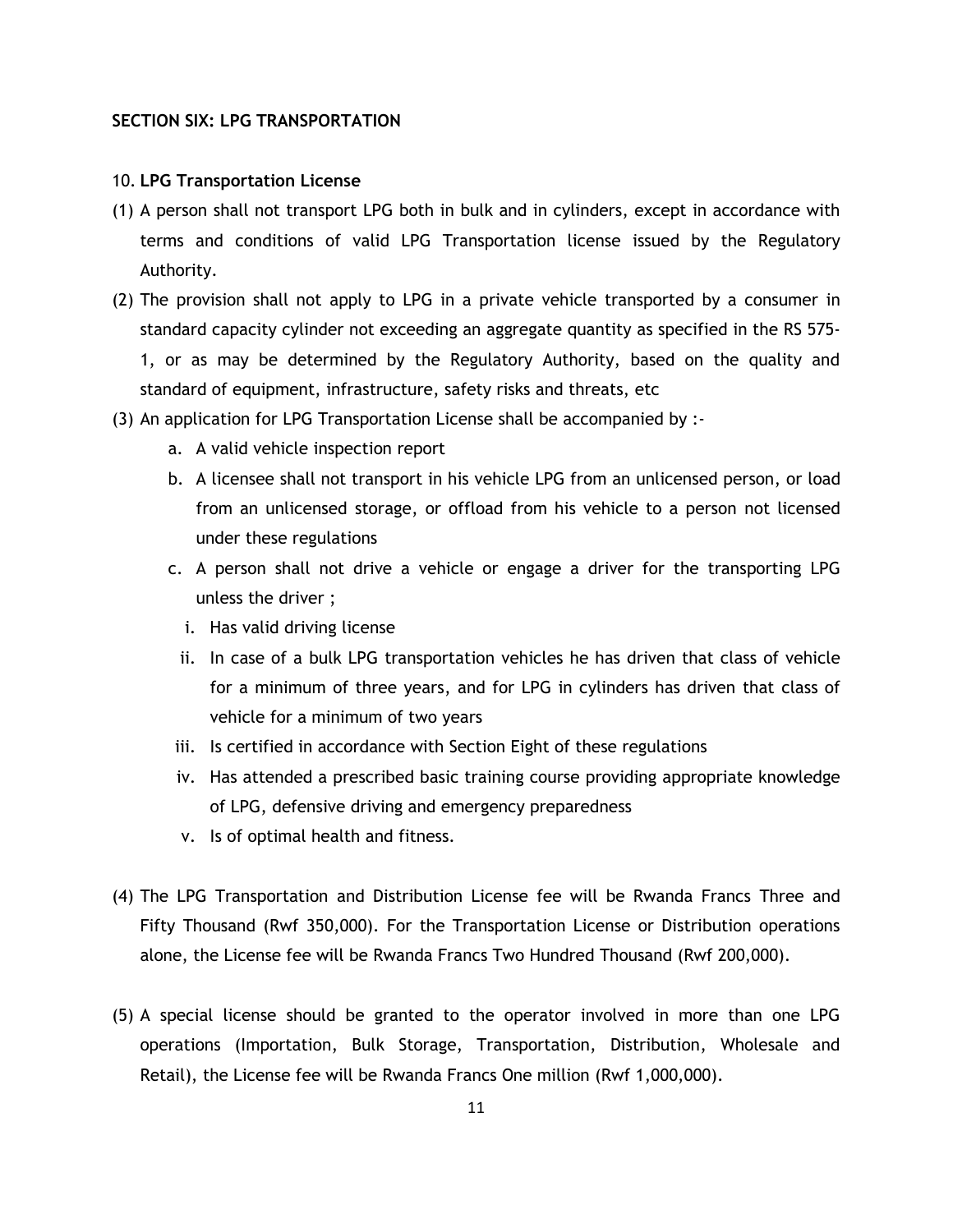# **SECTION SEVEN: LPG FACILITIES CONSTRUCTION PERMITS**

## **11.LPG Construction Permits**

(1) Any person intending to construct an LPG facility (bulk storage, filling plant, and pipeline) shall, before commencing such construction, apply in writing to the Regulatory Authority for a permit to do so.

(2) The application under sub-section (1) shall:

(a) Specify the name and address of the proposed owner; and

(b) Attach a copy (or copies) of appropriate LPG business licenses issued under 3 (1), where applicable

(c) Be accompanied by the appropriate number of copies of plans and specifications for that class of facility.

(3) The Regulatory Authority shall consider every application received and shall if satisfied that the applicant meets prescribed requirements, grant to the applicant within fifteen days, the permit to construct the LPG facility.

- (6) The permit may be subject to such conditions as may be prescribed by the Regulatory Authority
- (6) Before issuing a permit, the Regulatory Authority shall take into account all relevant factors, including but not limited to the following: (a)Relevant Government policies and regulations; (b)Compliance with environmental management and safety codes and standards including an environmental impact assessment and proposal to mitigate any impacts identified and occupational health and safety procedures;
	- (c) Relevant standards and measurements;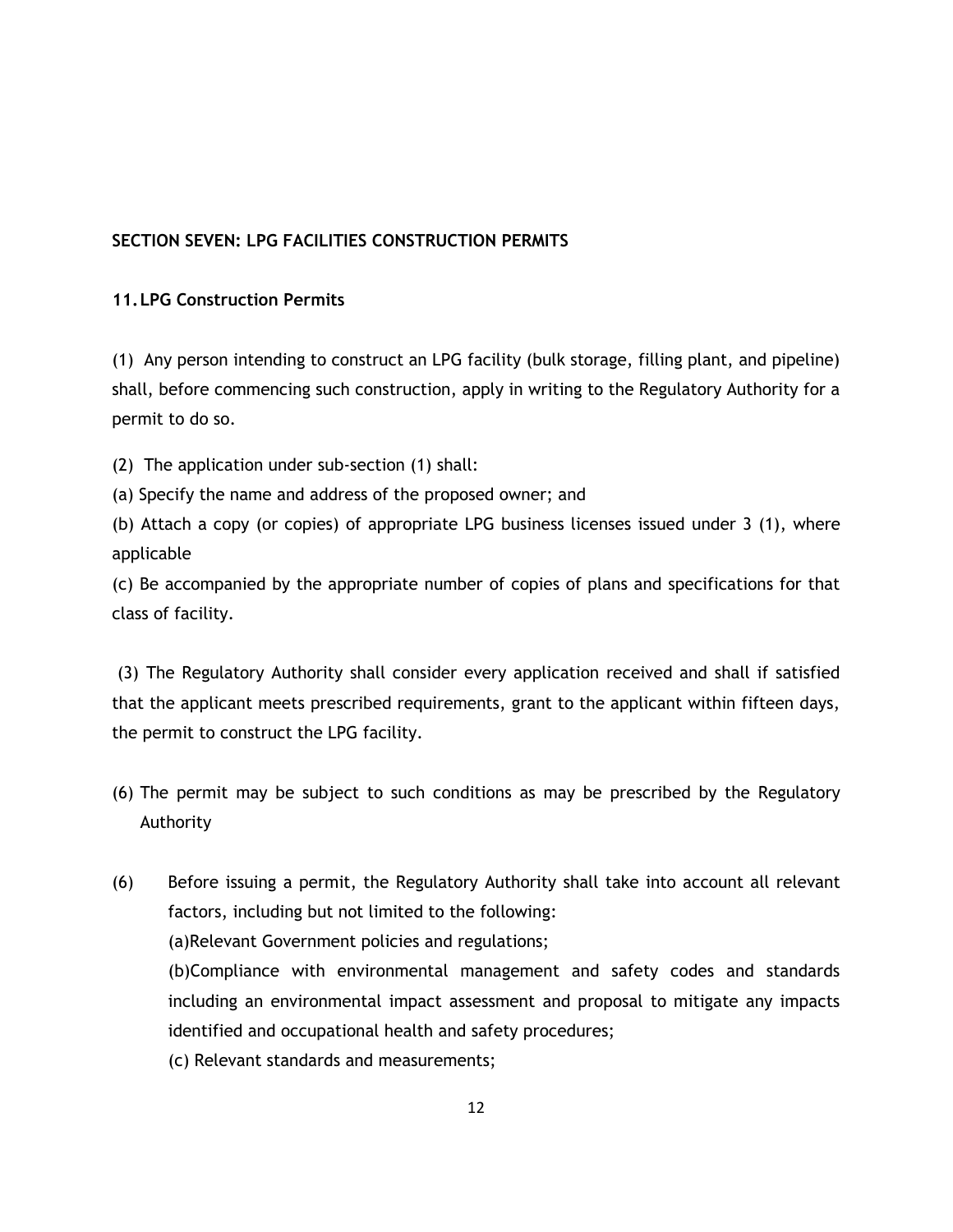(d) The financial capability of the applicant and the methods of financing the proposed facility; and

(e)any other matter in the opinion of the Regulatory Authority that may be affected by the granting or the refusal of the permit being sought, including but not limited to the size and use of land including access to roads or highways

- (7) A permit shall contain such terms and conditions as the Regulatory Authority may deem appropriate, including but not limited to:
	- (a) Duration of the permit;
	- (b) Persons authorized to execute the works;
	- (c) Area in which the works shall be executed; and
	- (d) Conditions to be satisfied before the commencement of the works.
- (8) Where the Regulatory Authority refuses to grant a permit under sub-section (3) he shall notify the applicant of such refusal in writing specifying reasons thereof, within a period not exceeding fifteen days.
- (9) The LPG Construction Permit fee will be Rwanda Francs One million (Rwf 1,000,000).

#### **12.Suspension or Revocation of a Construction Permit**

- (1) Subject to sub-section (2) below, the Regulatory Authority may suspend or revoke a construction permit if any term or condition thereof has not been complied with within the prescribed period.
- (2) Where the Regulatory Authority intends to revoke or suspend a permit it shall at least within twenty days before the date on intended revocation or suspension, notify the holder of the permit of such intention, specifying the reasons thereof.
- (3) The Regulatory Authority may in writing reinstate the permit suspended or revoked in sub-section (1) of this article if satisfied that the reasons for suspension or revocation no longer exist.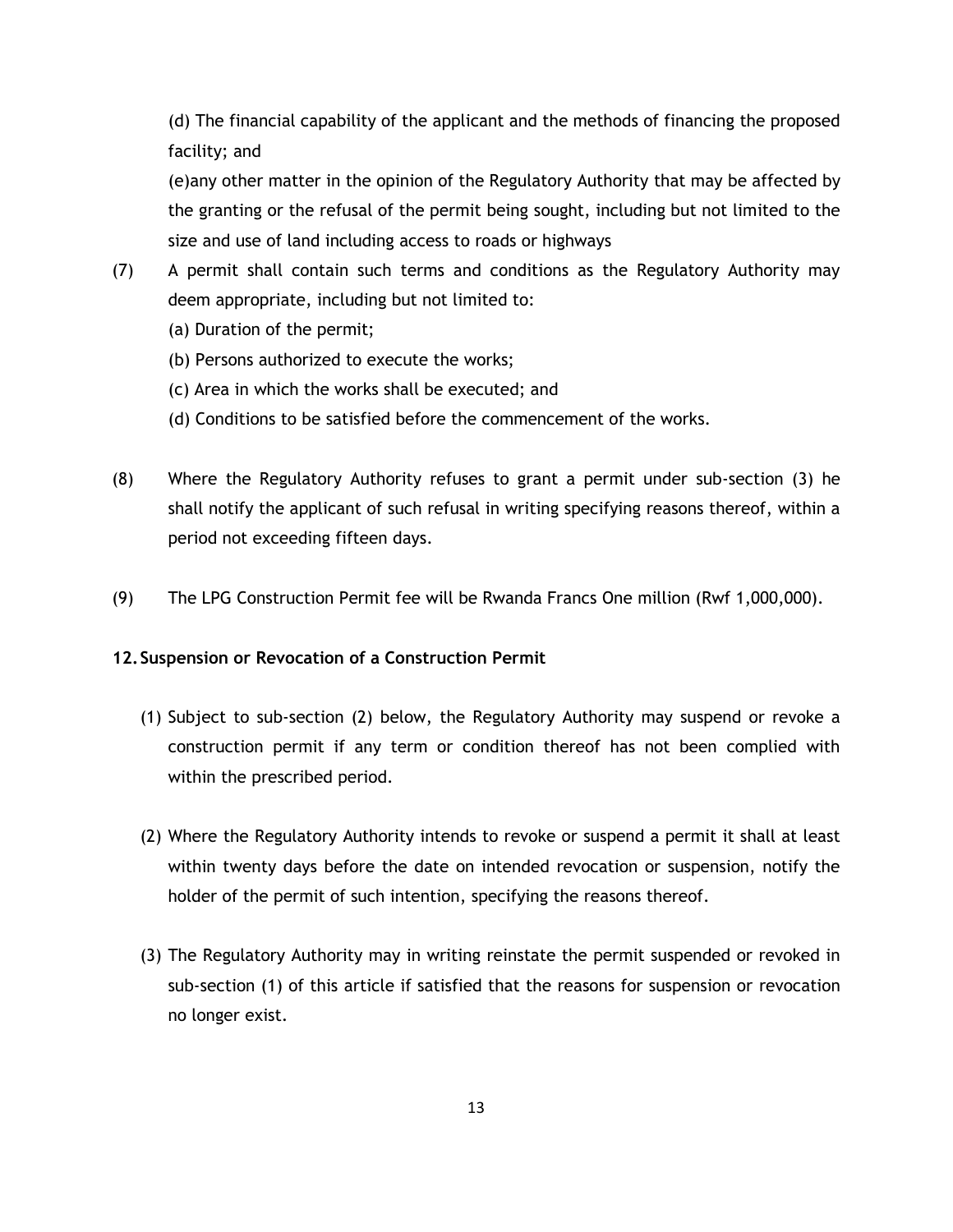#### **SECTION EIGHT: LPG SKILLS CERTIFICATION**

#### **13.Skills to be certified**

- (1) Persons engaged in construction, installation or maintenance of LPG facilities, equipment and appliances shall require a certificate issued by the Regulatory Authority or its appointed agent
- (2) The certification will ensure that the person certified under paragraph (1) above has the necessary qualifications, LPG knowledge and skills to undertake LPG works
- (3) Drivers undertaking LPG transportation shall be certified by the Regulatory Authority or an agent appointed by the Ministry to fulfill the conditions listed in Section Six above.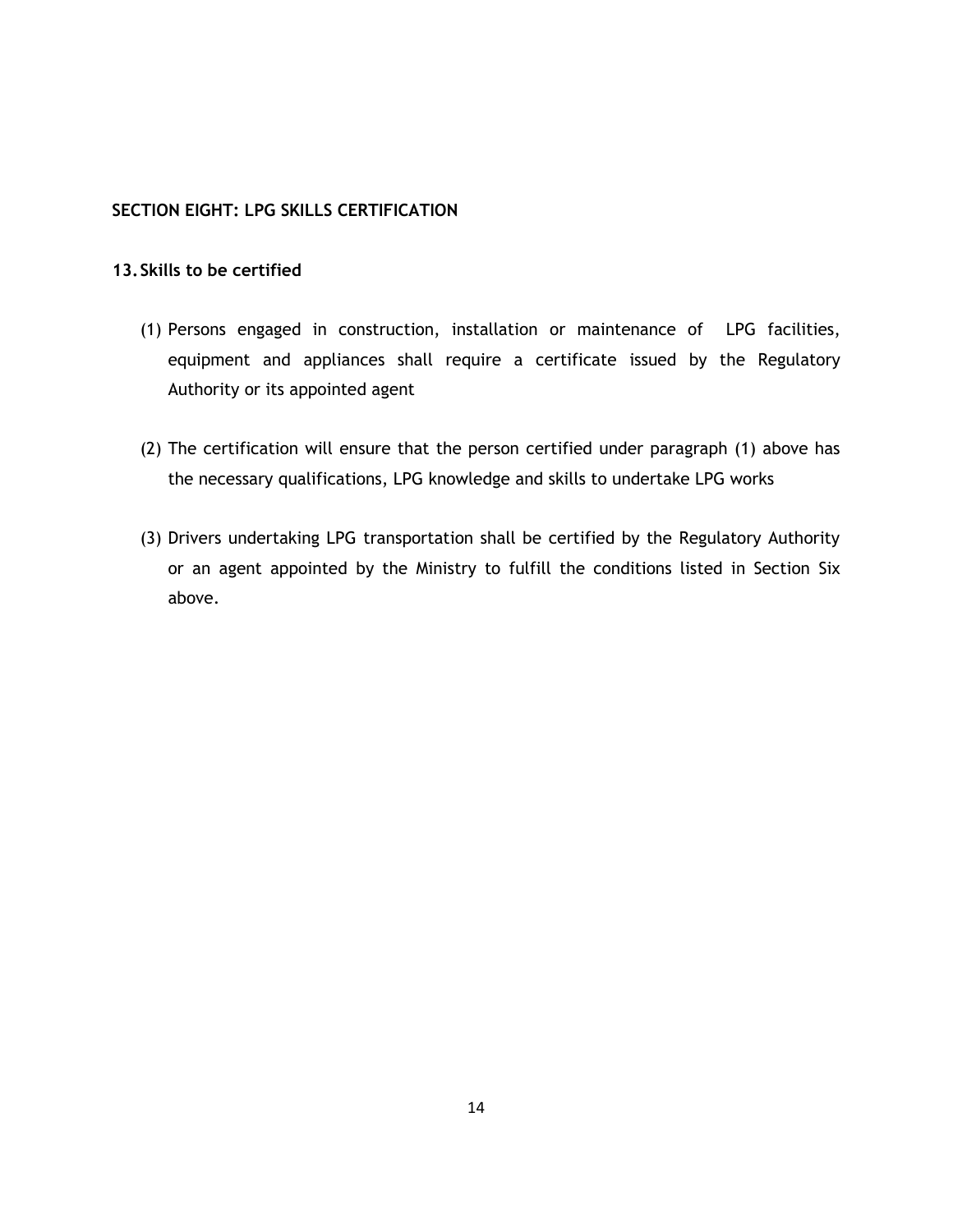# **SECTION NINE: OPERATIONAL DETAILS AND SPECIFICATION DETAILS NOT INDICATED IN THE PRESENT REGULATIONS AND IN THE ADOPTED RWANDA STANDARDS**

- (1) The Regulatory Authority may decide on additional technical and operational requirements, if it is realized that such additional requirements are critical for safety reasons or for the smooth and good service delivery in the LPG industry;
- (2) The Regulatory Authority shall be responsible to provide any details that are meant to bring the operators and the consumers at fully understanding and complying with the National LPG Standards and Regulations.

# **SECTION TEN: VALIDITY OF THESE REGULATIONS**

- (1) The present Regulations shall take effect from the date of their signature;
- (2) These Regulations shall be amended following the adoption of the Downstream Petroleum Policy and Law.

(SEAL)

**Chairperson ………………….**

# **Board of Regulators**

**Dated the ……………… day of……………….20 …...**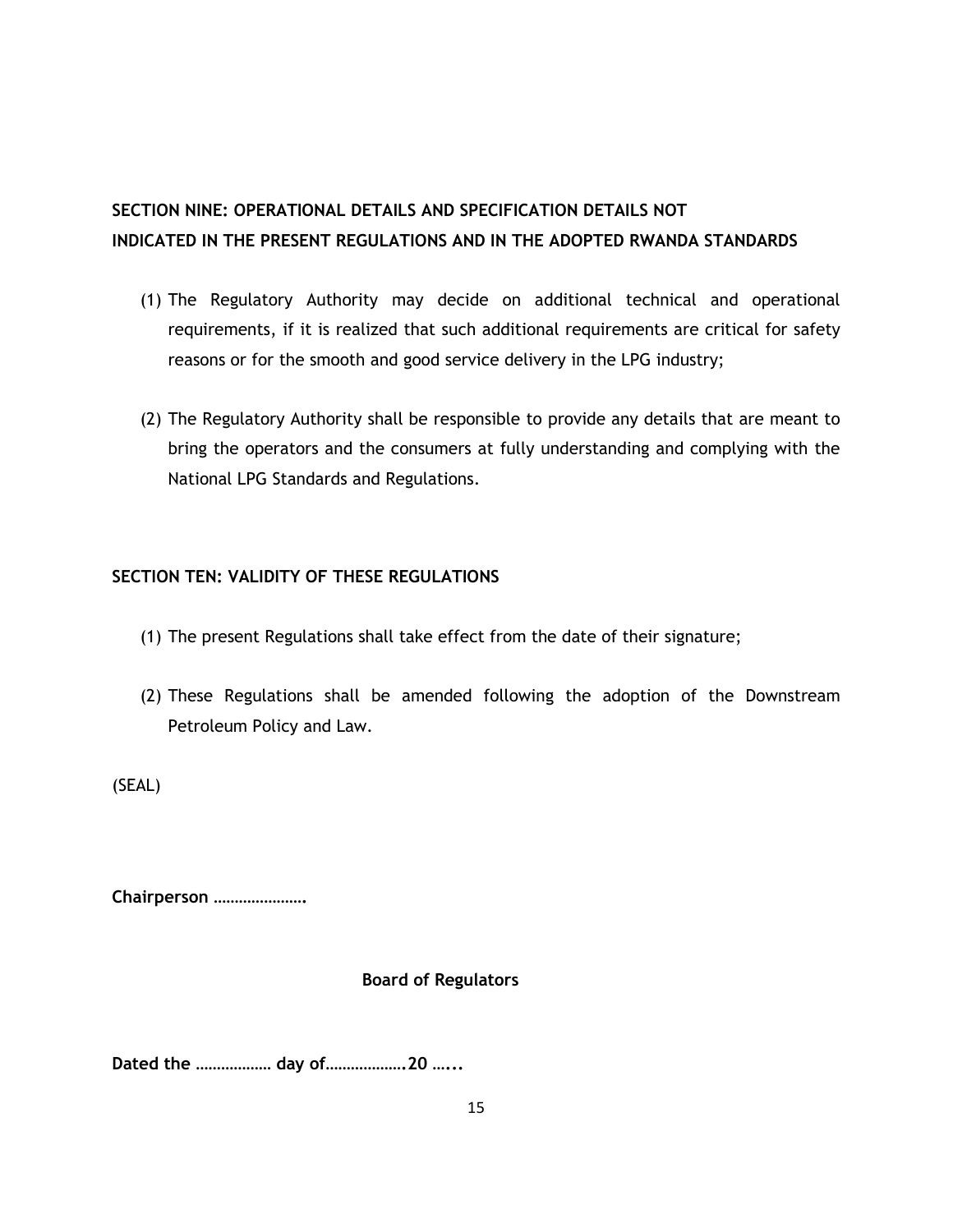### *SCHEDULE I*

#### **FORM: LPG No. I (Regulation 3(3))**

#### **APPLICATION FORM FOR LPG BUSINESS LICENSE**

*(To conduct a business of importation, transportation, processing, supply, storage, distribution, wholesale and retail sale and sale*; a *separate application form must be completed in respect of each separate business establishment)*

- I. Name of business/applicant.
- 2. Details of applicant:
	- *(a)* Business Registration
	- *(b)* Income Tax Personal Identification Number(s)
	- *(c)* Postal address
	- *(d)* Location of business premises

Plot No…………………………….. Building Name………………………

Street/Market ………………………………………………………………

Town/District ………………………………………………………………

3. Give full details of proprietors or partners owning business or directors/shareholders of the company, as the case may be.

*Name Nationality (Where applicable No. of shares held) ………………………………………………………………………………………………………………………………………………… ……………………………………………………………………………………………………………….. ………………………………………………………………………………………………………………………………………………… ……………………………………………………….. (Any additional information should be submitted on separate sheets of papers)*

4. Full description of the business for which the license is required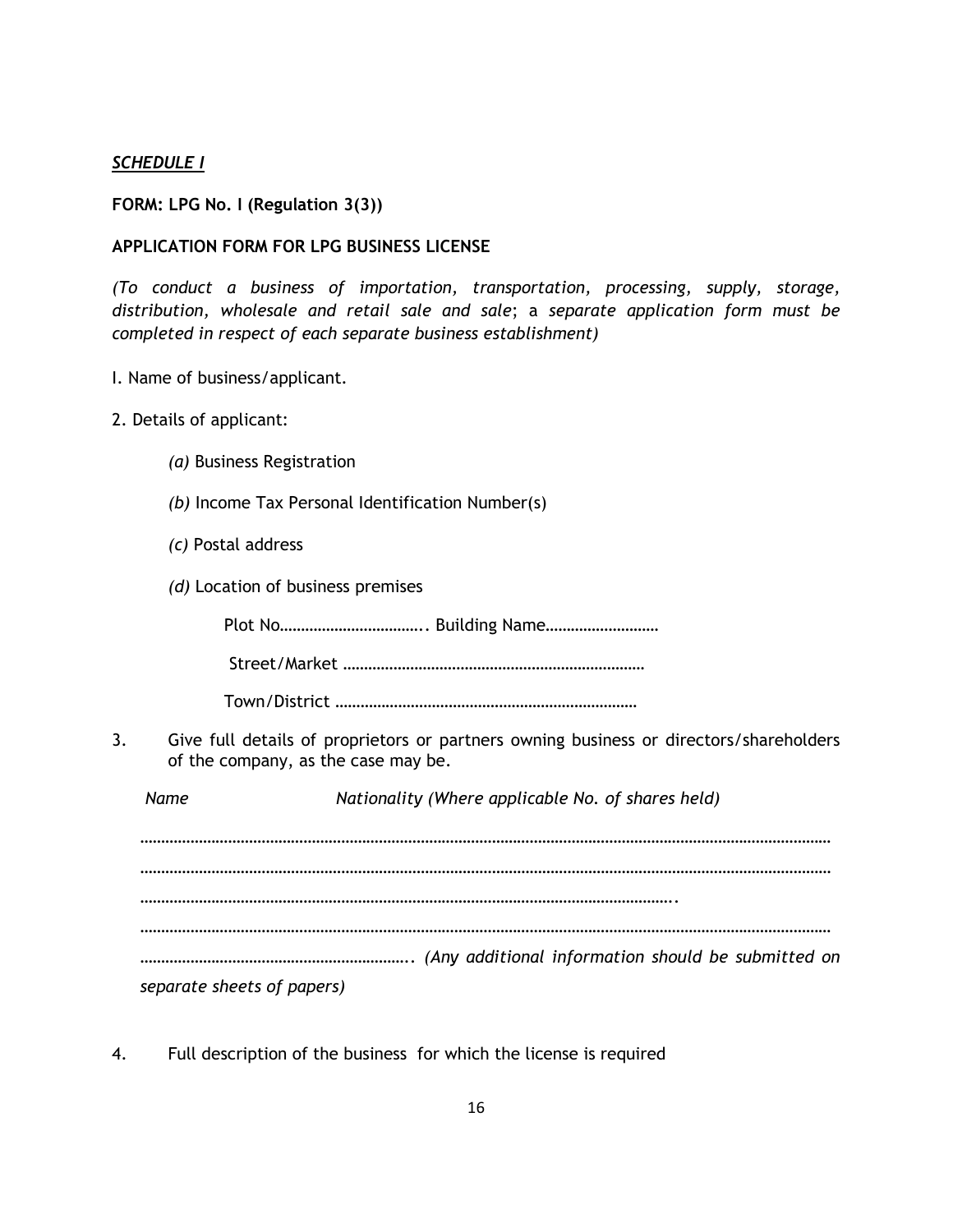…………………………………………………………………………………………………………………………………………… …………………………………………………………………………………………………………………………

5. (a) Indicate the number and date of issue of any license previously held under these Regulations ……………………………………………………………………………………………………………………………………………

…………………………………………………………………………………………………………………………

- 6. State if you are or any of your partners/directors is a UN discharged bankrupt. (If so indicate and the names). …………………………………………………………………………………………………………………………………………… …………………………………………………………………………………………………………………………
- 7. (a) Has any previous application for a license been rejected under these Regulations? (If so, give details)

…………………………………………………………………………………………………………………………………………… …………………………………………………………………………………………………………………………

- (b) Has any previous license been cancelled under these Regulations?
- 8. (1) Certified copies of the following documents should be submitted with the application for a license—
	- (i) if the applicant is a Rwandan , a copy of both sides of ID card or if a non Rwandan current work permit together with copies of pages 1 and 5 of the passport;
	- (ii) relevant entry permit(s) for non citizens;
	- (iii) either copies of business name registration certificate or certificate of Incorporation and memorandum and articles of association in case of a company (whichever is applicable);
	- (iv) lease agreement or letter from landlord confirming tenancy;
	- (v) TIN certificate;
	- (vi) applicable documents specified under these regulations;
	- (vii) The specific documents required for each type of LPG license under the regulations.
- 9. A person who wishes to renew his license shall only submit a photocopy of the current license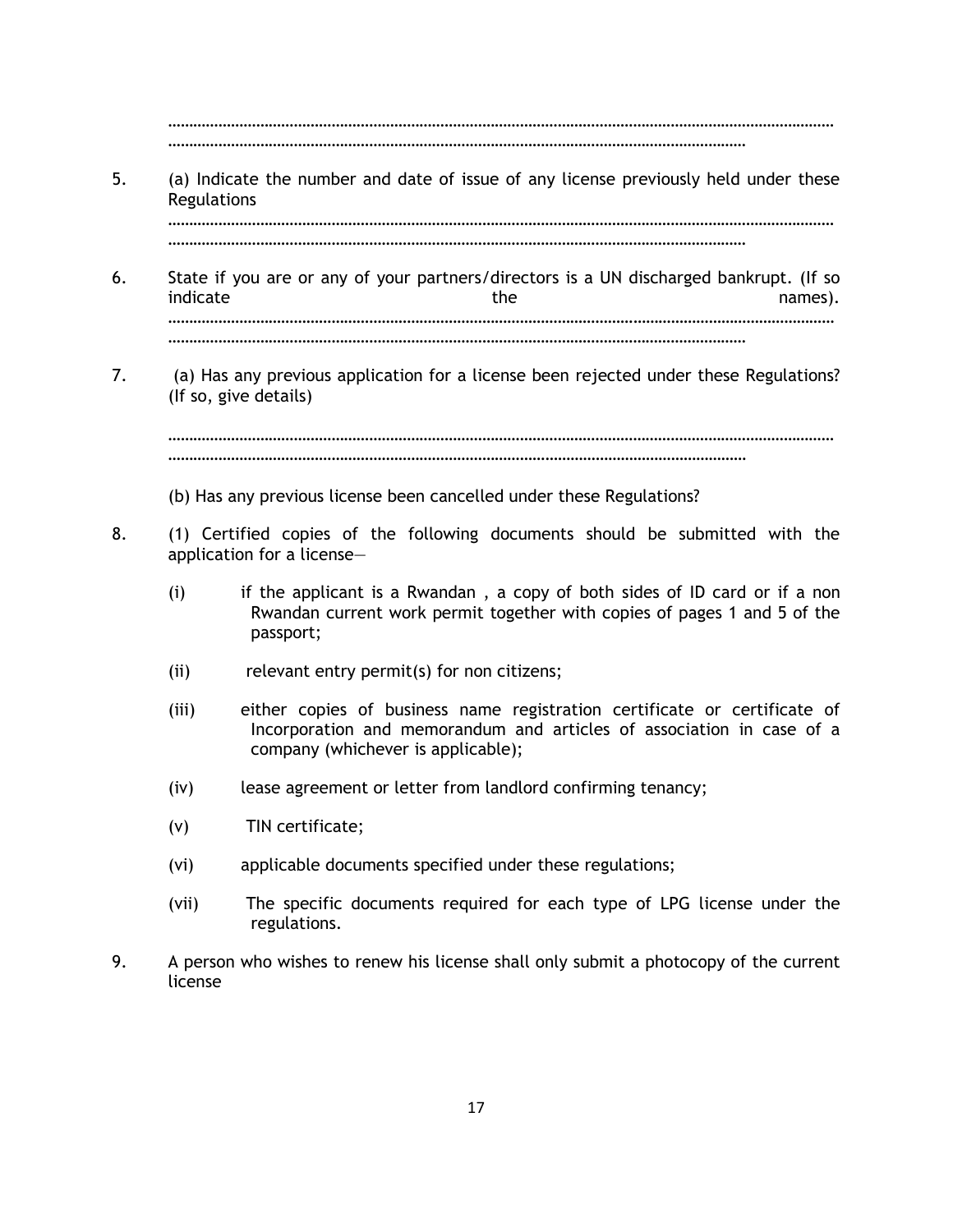#### **DECLARATION**

1.I/We have read and understood the Regulations and agree to abide with them

2. I/We hereby certify that the information given above is to my/our knowledge true and accurate.

3. I/We understand that it is an offence to give false information in an application for a license.

*6* 1/we understand that I/We should conduct an honest LPG business...

*7.* I/We hereby confirm that our ("company/Business shall abide by the above terms and conditions with regard to importation and marketing of LPG in Rwanda. I/We also understand conditions.

| <b>The Declaration:</b> |           |
|-------------------------|-----------|
|                         |           |
|                         |           |
|                         |           |
| FOR OFFICIAL USE ONLY   |           |
|                         |           |
|                         |           |
|                         |           |
| Members present:        | Signature |
|                         |           |
|                         |           |
|                         |           |
|                         |           |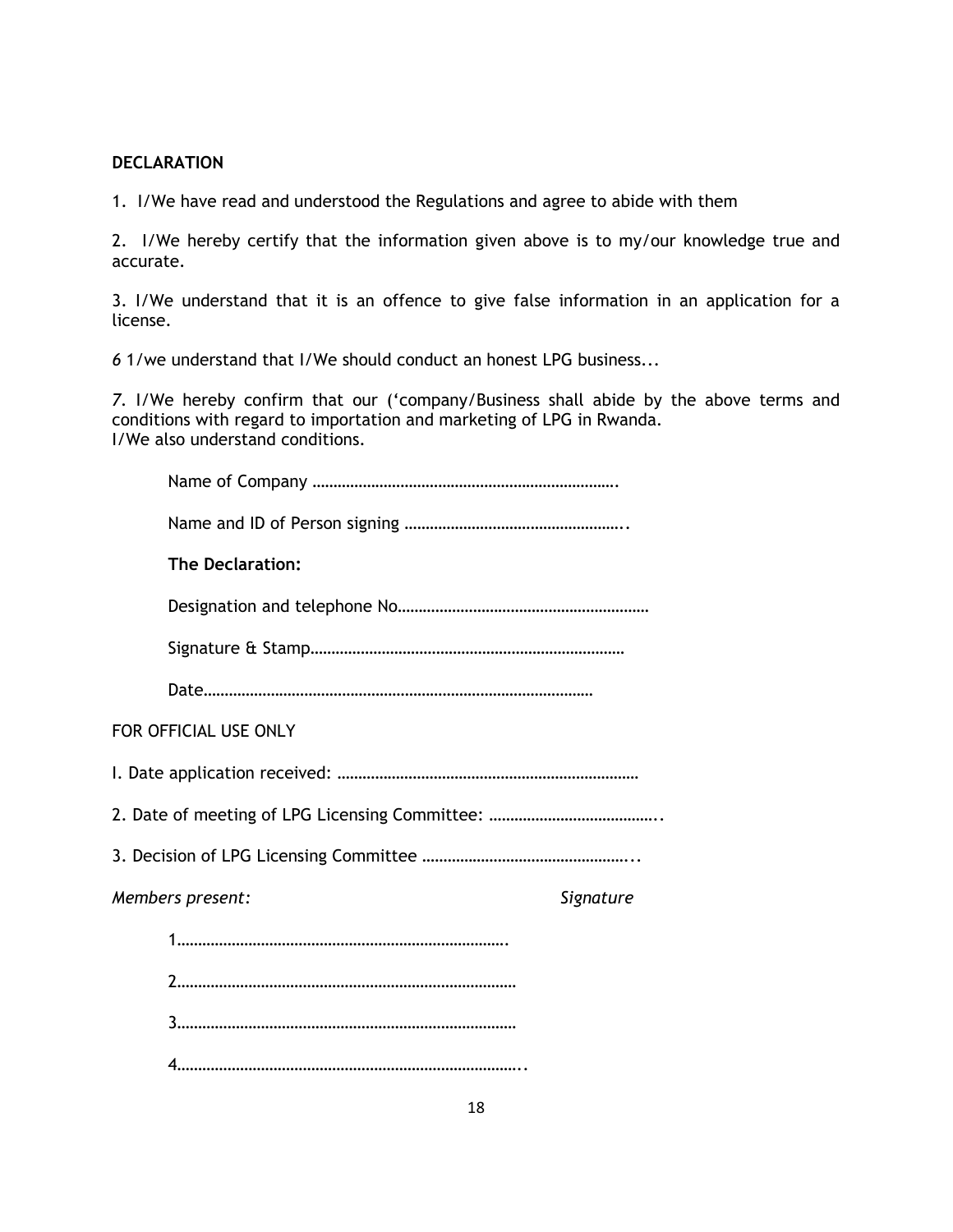| (a) It application is deferred or rejected, date of letter advising applicant accordingly. |           |
|--------------------------------------------------------------------------------------------|-----------|
|                                                                                            |           |
| <b>Decision of Committee</b>                                                               |           |
| Members present:                                                                           | Signature |
|                                                                                            |           |
|                                                                                            |           |
|                                                                                            |           |
|                                                                                            |           |
| 5. License details                                                                         |           |
|                                                                                            |           |
|                                                                                            |           |
|                                                                                            |           |